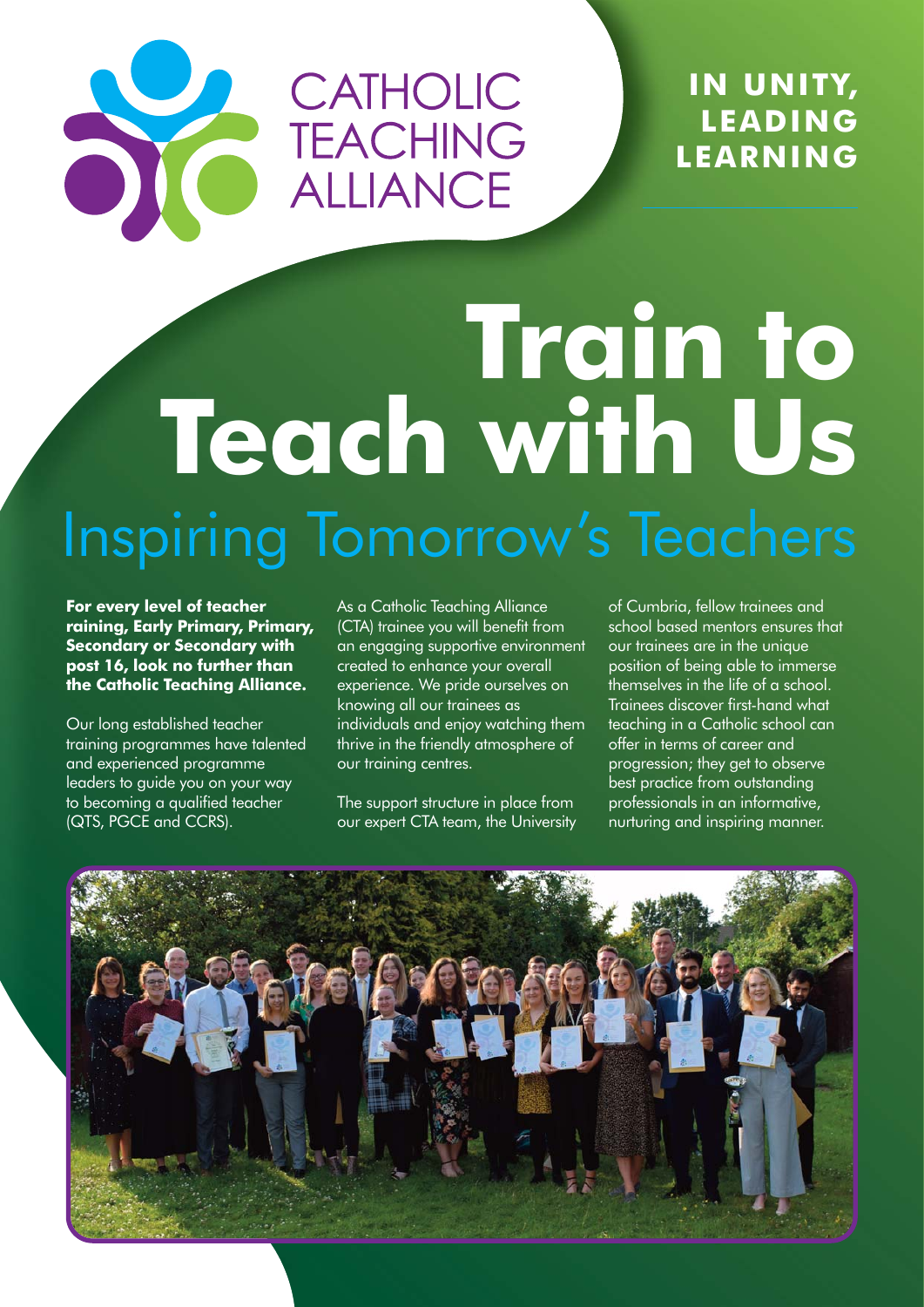# **Branching out...**

## **Training to teach with the Catholic Teaching Alliance**

*"I couldn't have asked for a better school for my beginning placement ... I never had too much pressure on me."*

*"Really good course. I've recommended it to a number of friends." "A very enjoyable*

> **DEDICATED** PROGRAMME LEADER

MENTORING BY **EXPERIENCED TEACHERS** 

*course, despite the hard work and huge workload."*

> *"I feel extremely supported by the CTA and do not have any worries for the year ahead."*



*"I am thrilled with my placement options, really looking forward to getting started."*

*"Loving it!"*

**PRESTON**

**PRESTON AND BLACKBURN**

**PRESTON PRESTON**

**Early Primary** 3-7yrs

**Primary** 5-11yrs **Secondary** 11-16yrs

**Secondary with Post 16** 14-19yrs

Trained by practising teachers and headteachers

Guidance in finding employment

Comprehensive support structure

Direct training in school for the majority of the course

University of Cumbria accreditation

Placement schools local to training hub